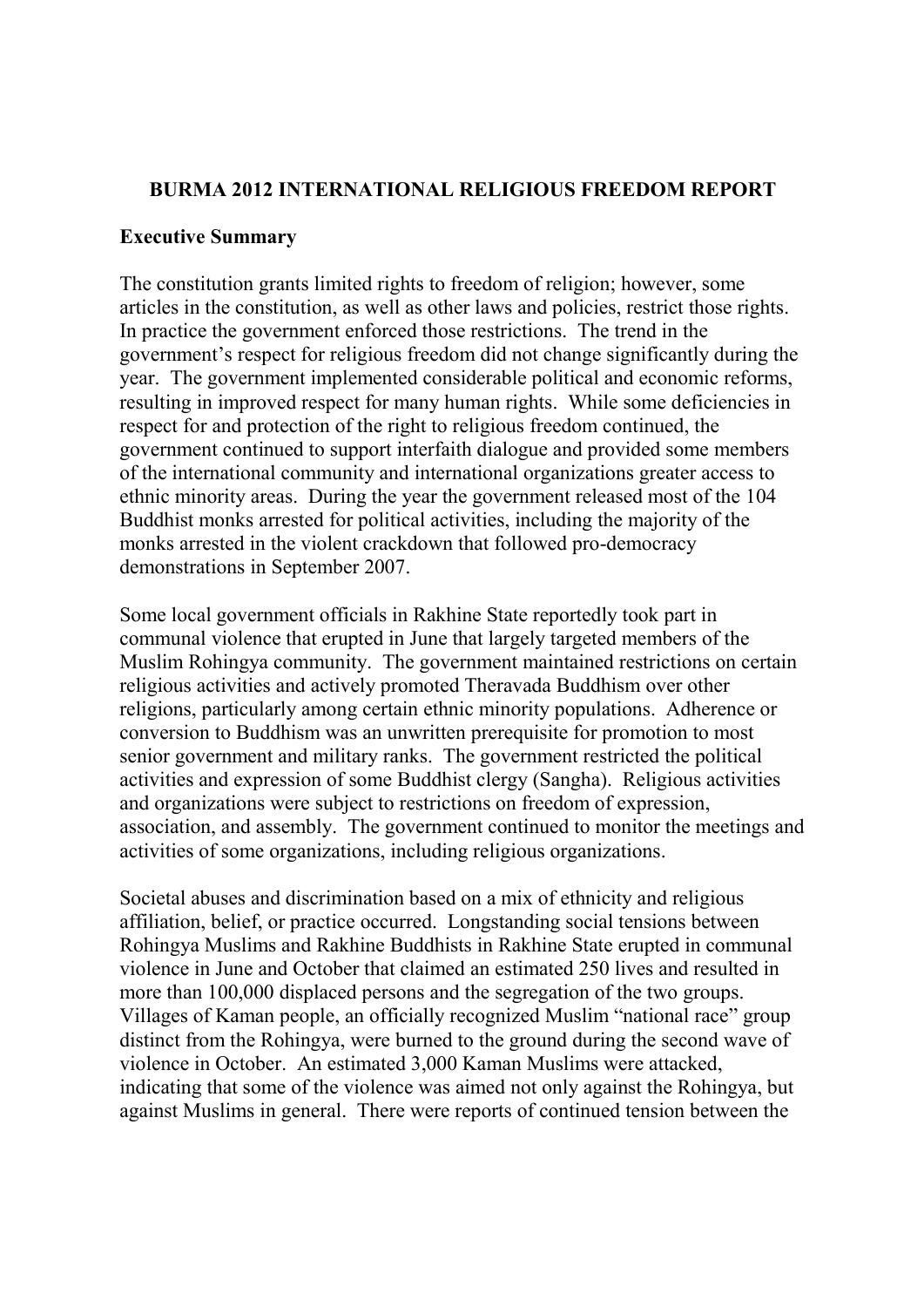Buddhist majority and the Christian and Muslim minorities, specifically in ethnic minority states.

The U.S. government advocated religious freedom with all sectors of society, including government officials, religious leaders, private citizens, scholars, diplomats of other governments, and international business and media representatives. U.S. officials traveled to Rakhine State and other ethnic border regions on numerous occasions, offered support to local nongovernmental organizations (NGOs) and religious leaders, including through small grants and training programs, and relayed information to otherwise isolated human rights NGOs and religious leaders. Since 1999 the secretary of state has designated Burma as a "Country of Particular Concern" (CPC) under the International Religious Freedom Act for having engaged in or tolerated particularly severe violations or abuses of religious freedom. The secretary of state redesignated Burma as a CPC in August 2011. Although the United States has eased most sanctions in response to the Burmese government's political and economic reforms, the U.S. government maintains specific sanctions against the country for its violations of religious freedom.

# **Section I. Religious Demography**

Although there has not been a census since 1983, a 2012 U.S. government source estimates the population to be 54,584,700. Theravada Buddhism is the dominant religion. The principal minority religious groups include Christians (primarily Baptists, Roman Catholics, and Anglicans, along with several other small Protestant denominations), Muslims (mostly Sunni), Hindus, and practitioners of traditional Chinese and indigenous religions. Some sources suggest that approximately 90 percent of the population practices Buddhism, 4 percent Christianity, and 4 percent Islam. These statistics likely underestimate the non-Buddhist proportion of the population. A very small Jewish community in Rangoon has a synagogue but no resident rabbi.

The country is ethnically diverse, with significant correlation between ethnicity and religion. Theravada Buddhism is the dominant religion among the majority Burman ethnic group and also among the Shan, Rakhine, and Mon ethnic minorities. Christianity is dominant among the Kachin, Chin, and Naga ethnic groups. Christianity also is practiced widely among the Karen and Karenni ethnic groups; although many Karen and Karenni are Buddhist and some Karen are Muslim. Citizens of South Asian origin, who are concentrated in major cities and in the south-central region, are predominantly Hindu or Muslim, although some are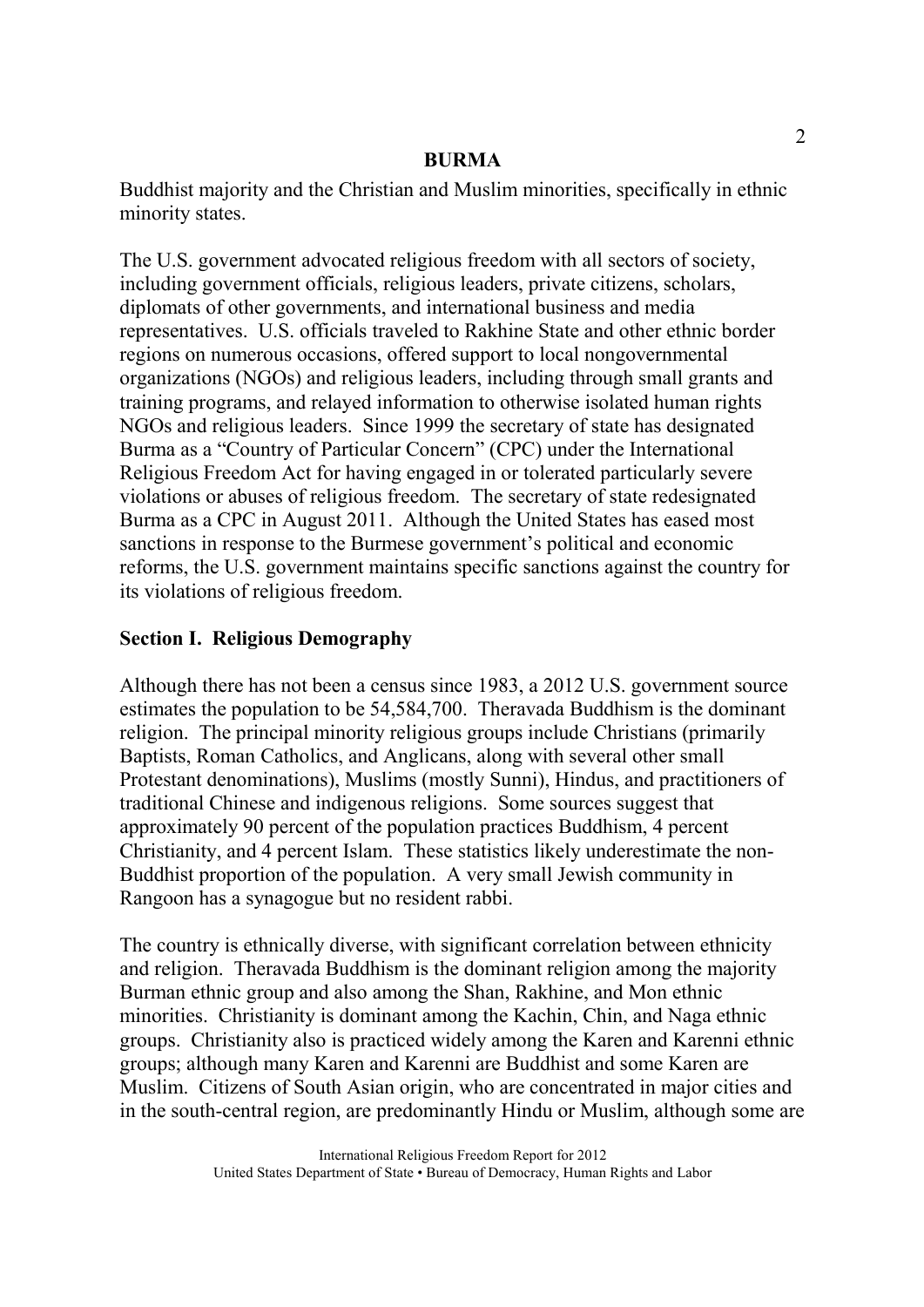Christian. Islam is practiced widely in Rakhine State and in Rangoon, Irrawaddy, Magwe, and Mandalay Divisions, where some Burmese, ethnic Indians, ethnic Bengalis, ethnic Kaman, and Rohingya practice the religion. Chinese ethnic minorities generally practice traditional Chinese religions. Traditional indigenous beliefs are practiced widely among smaller ethnic groups in the highland regions.

# **Section II. Status of Government Respect for Religious Freedom**

# **Legal/Policy Framework**

While the constitution grants limited rights to freedom of religion, some articles in the constitution, as well as other laws and policies, restrict those rights.

Most adherents of government-recognized religious groups generally are allowed to worship as they choose; however, the government imposes restrictions on certain religious activities and frequently limits religious freedom. Antidiscrimination laws do not apply to ethnic groups not formally recognized under the 1982 Citizenship Law, such as the Muslim Rohingya in northern Rakhine State.

Article 34 of the constitution states, "Every citizen is equally entitled to freedom of conscience and the right to freely profess and practice religion subject to public order, morality or health and to the other provisions of this Constitution." Article 354 states that "every citizen shall be at liberty…if not contrary to the laws, enacted for Union security, prevalence of law and order, community peace and tranquility or public order and morality…to develop…[the] religion they profess and customs without prejudice to the relations between one national race and another or among national races and to other faiths."

The law bars officiants of religious orders (such as priests, monks, and nuns) from running for public office, and the constitution bars "members of religious orders" from voting. Article 364 forbids "the abuse of religion for political purposes," and restrictions on political activities and on ethnic groups often negatively affect freedom of religion.

Although the country has no official state religion, Article 361 of the constitution notes that the government "recognizes the special position of Buddhism as the faith professed by the great majority of the citizens of the Union." The government continues to show a preference for Theravada Buddhism through official propaganda and state support, including donations to monasteries and pagodas,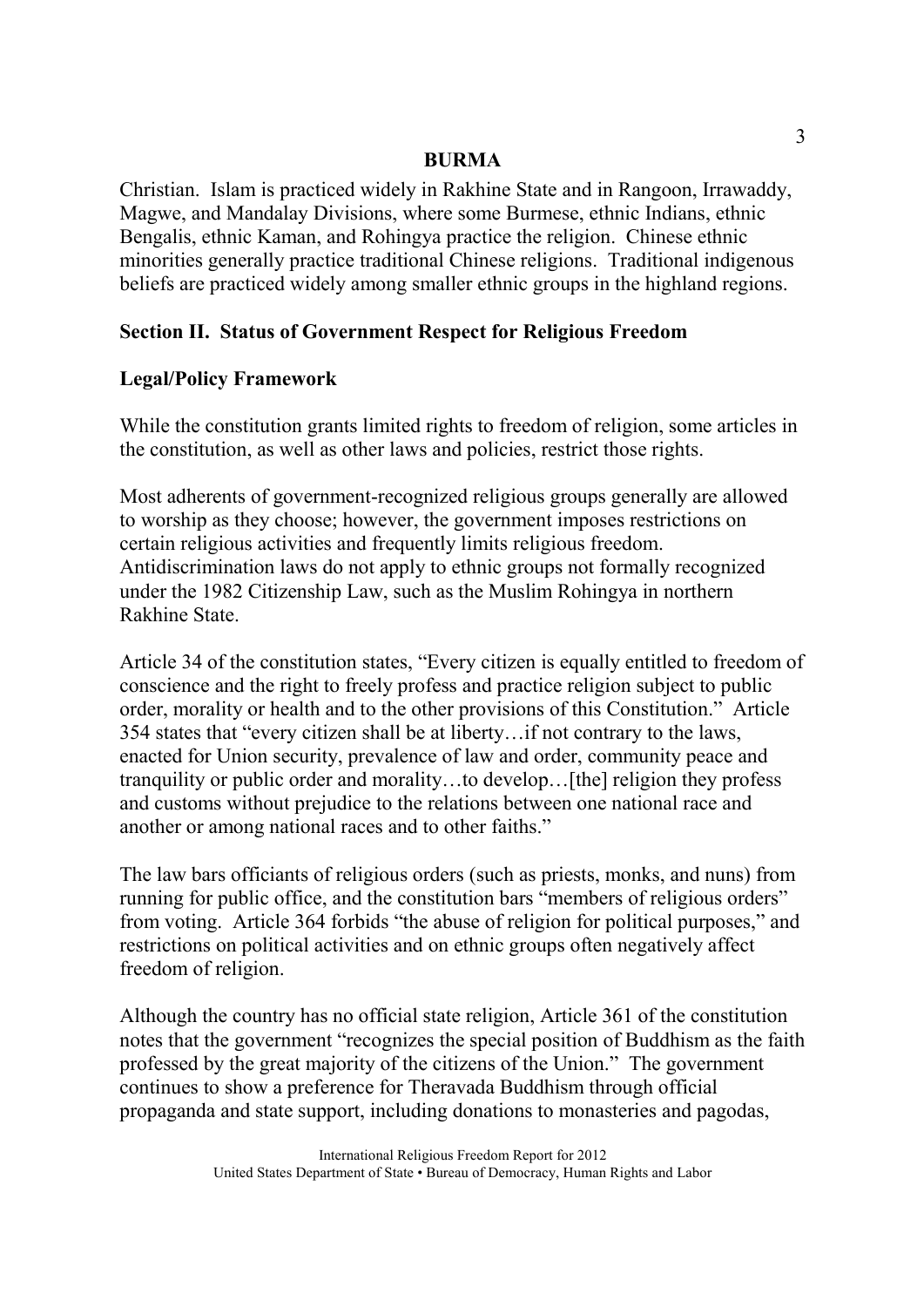encouragement of education at Buddhist monastic schools, and support for Buddhist missionary activities. Article 362 of the constitution "also recognizes Christianity, Islam, Hinduism, and Animism as the religions existing in the Union at the day of the coming into operation of this Constitution."

The government restricts the political activities and expression of the Buddhist clergy (Sangha), although some monks have resisted such control. Based on the 1990 Sangha Organization Law, the government bans any organization of Buddhist monks other than nine state-recognized monastic orders. Violations of this ban are punishable by immediate public defrocking and criminal penalties. The nine recognized orders submit to the authority of the State Monk Coordination Committee ("Sangha Maha Nayaka Committee" or SMNC), the members of which are elected by monks.

The Ministry of Religious Affairs Department for the Perpetuation and Propagation of the Sasana (Buddhist teaching) oversees the government's relations with Buddhist monks and schools. The government continues to fund two state Sangha universities in Rangoon and Mandalay, which train Buddhist monks under the purview of the SMNC. The state-funded International Theravada Buddhist Missionary University in Rangoon, which opened in 1998, has a stated purpose "to share the country's knowledge of Buddhism with the people of the world."

Buddhist doctrine remains part of the state-mandated curriculum in all government-run elementary schools. Students at these schools can opt out of instruction in Buddhism and sometimes do, but all are required to recite a Buddhist prayer daily. Some schools or teachers may allow Muslim students to leave the classroom during this recitation, but there does not appear to be a centrally mandated exemption for non-Buddhist students.

In August the government relaxed pre-publication censorship for most media groups and publications, including religious publications, but all religious organizations remain subject to post-publication censorship and review by the Ministry of Religious Affairs. Many Muslim and Christian groups note that the government no longer requires the submission of religious materials prior to publication, although this is not the case in Kachin State. Although there are no provisions in the penal code criminalizing the importation of translations of the Bible and Quran in indigenous languages, there are reports that informal barriers remain in place in some areas.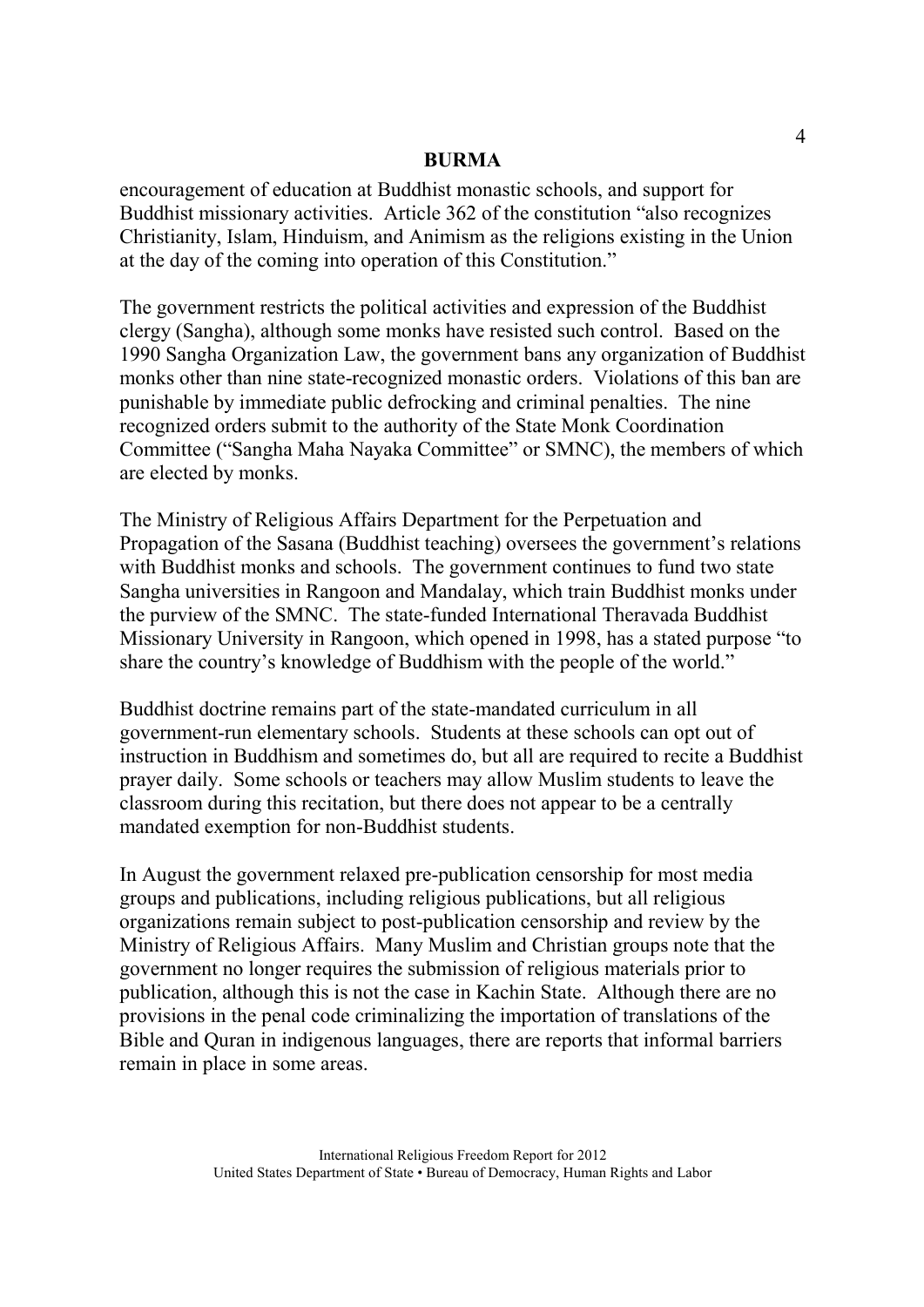Religious organizations are not required to register with the government, but religious organizations wanting to engage in certain activities (such as religious education or charitable work) must obtain government permission.

The government discourages proselytizing by non-Buddhist clergy, often through the use of censorship. These restrictions mostly affect some Christian denominations and Islamic groups. Unlike in the past, when the government expelled foreign missionary groups, the government now permits some foreign religious groups to operate in the country, seemingly as part of a general easing of visa restrictions.

Citizens and permanent residents are required to carry government-issued National Registration Cards (NRCs), also known as Citizenship Scrutiny Cards, which permit holders to access services and prove citizenship. These identification cards often indicate religious affiliation and ethnicity, but there appears to be no consistent criteria governing whether a person's religion is indicated on the card. Citizens also are required to indicate their religion on certain official application forms for documents such as passports, although passports themselves do not indicate the bearer's religion. Members of many ethnic and religious minorities, particularly Muslims, face problems obtaining NRCs.

The government observes the following religious holidays as national holidays: the Full Moon Day of Tabaung, the four-day Thingyan (Water Festival), Buddhist New Year's Day, the Full Moon Day of Kason, the Full Moon Day of Waso, the Full Moon Day of Thadinkyut, the Full Moon Day of Tazaungmone, and Christmas. Government newspapers generally announce the dates for Diwali and Bakri Eid, and banks and government offices close on those dates.

## **Government Practices**

There were reports of abuses of religious freedom, including reports of imprisonment and detention. There were also reports of sexual violence by Burmese army officials in houses of worship in ethnic minority areas. The government did not hold these officials accountable. In May a Burmese news source reported the gang-rape and prolonged torture of a Christian woman in the sanctuary of a church near the Kachin-China border town of Pan Wa, near the planned site of the Chipwi hydropower dam on the May Kha River. According to a Kachin women's organization, about 10 soldiers beat, stabbed, and raped the woman over a period of three days without penalty. Kachin-based religious organizations reported the arrest and abuse of religious leaders, particularly the late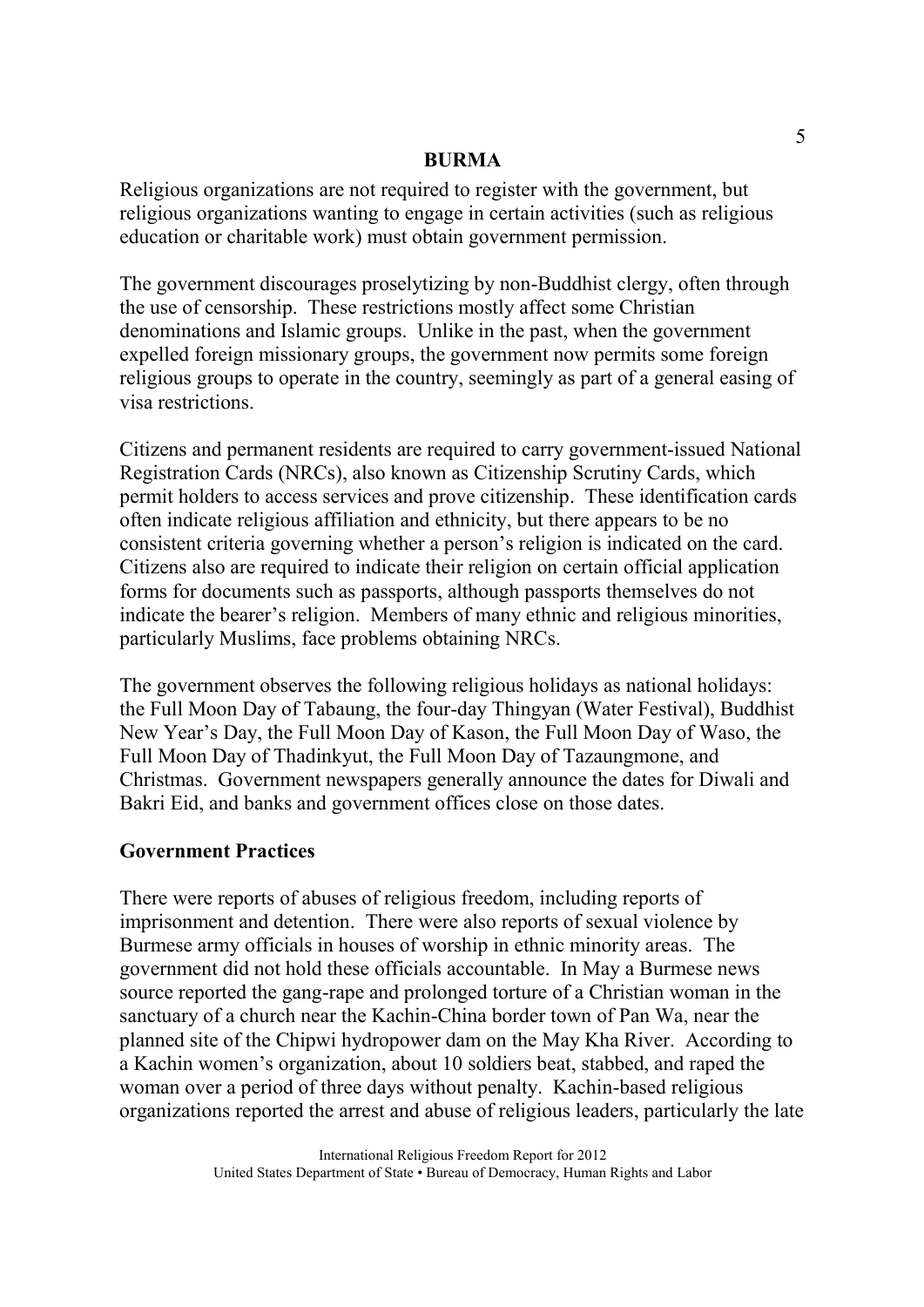October arrest and physical abuse of two pastors in Mongo township, located between Shan and Kachin States.

There were credible allegations of the involvement of local border security authorities known as the Nasaka, a security arm of the Ministry of Border Affairs, in the burning of villages during the protracted period of communal unrest in Rakhine State. There were also credible reports of Rohingya being arbitrarily detained in local police stations and Nasaka camps since June. Detainees were reportedly denied food, water, and sleep, and some deaths in custody were reported. Violence in Rakhine State claimed the lives of an estimated 250 people and led to the displacement of more than 100,000. Many of the affected internally displaced persons (IDPs) have been resettled in segregated camps with no ability to pursue livelihoods.

While numerous contacts in northern Chin State reported a significant easing of restrictions against the Christian majority, there were continued reports that some government officials encouraged or enticed non-Buddhists to convert to Buddhism in southern Chin state. An exiled Chin human rights group released a report claiming that local government officials in southern Chin state enticed Christian families to send their children to Buddhist schools, called NaTaLa schools, in exchange for food and free education for their children. In previous years, those who refused to convert upon completion of schooling were allegedly subjected to forced labor as porters for the military; however, there were no reports that this practice continued during the year. There were no reports that government officials used Christian and Muslim students to build monasteries and pagodas, unlike in years past. Government officials reportedly forced some non-Buddhist students to shave their heads in accordance with the practice of Buddhist monks. Reports suggested that the government also sought to encourage members of the Naga ethnic group in Sagaing Division to convert to Buddhism through similar means.

The government continued its efforts to exert control over the Buddhist clergy (Sangha). Unlike in previous years, no monks were defrocked. The arrest of monks declined significantly during the year. According to one local group that tracks political prisoners, the government released hundreds of political prisoners in January, September, and November, including nearly all of the monks who had been imprisoned following the 2007 Saffron Revolution. Nyi Nyi Lwin--also known as U Gambira, a monk who led the Saffron Revolution--was released from prison in January and subsequently re-arrested in December for political, rather than religious reasons.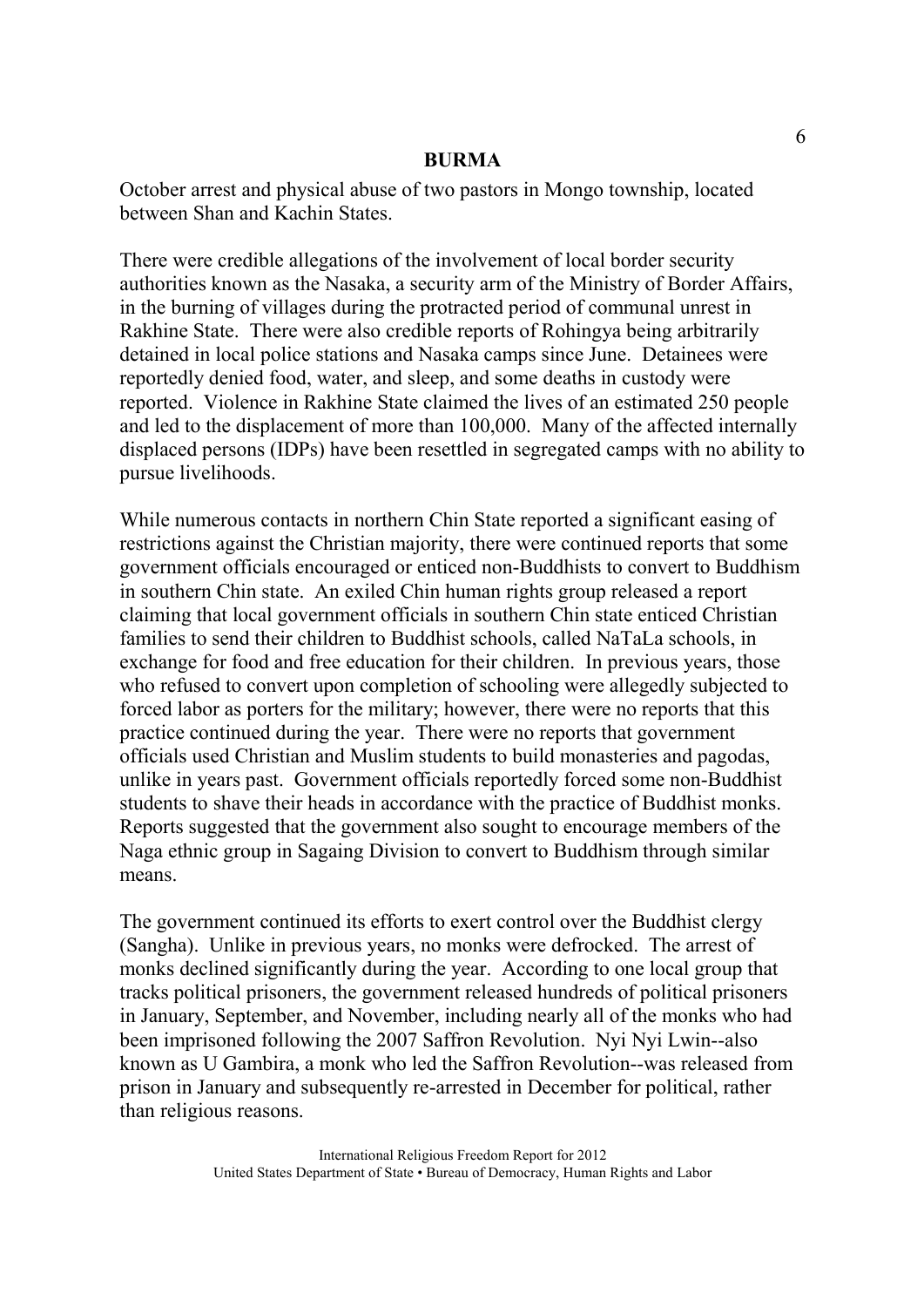According to the Assistance Association of Political Prisoners in Burma (AAPP)- formerly based in Thailand but now also working in Burma--at the end of the year only two monks remained in prison. The government continued to detain Shin Nyana, a monk sentenced in 2010 to 20 years imprisonment for his teaching of a religious doctrine that did not comport with Theraveda Buddhism. Authorities reportedly denied imprisoned monks permission to keep Buddhist Sabbath (Uposatha), wear robes, and shave their heads while in prison. They were also not allowed at times to eat food compatible with their monastic code.

Authorities continued to disrupt religious gatherings of some ethnic and religious minorities and to treat their houses of worship disrespectfully. In March an international organization reported the disruption of a Christian conference in Chin state by elements of the Burmese Army. Three days later, the organization reported that military personnel burned Bibles, destroyed church property, and stole audio/video equipment from a Baptist church in Kachin state after villagers fled violence.

Muslims across the country, as well as ethnic Chinese and Indians, often were required to obtain permission from township authorities to leave their hometowns. Authorities often denied Rohingya and other Muslims living in Rakhine State permission to travel for any purpose; however, permission was sometimes obtained through bribery. Authorities granted Muslims in other regions more freedom to travel, but they still faced restrictions. For example, Rohingya living in Rangoon needed permission from immigration authorities to travel into and out of Rakhine State.

The government denied citizenship status to Rohingya, claiming that they did not meet the requirements of the 1982 citizenship law, which required that their ancestors reside in the country before the start of British colonial rule in 1824. Most Rohingya asserted that their presence in the area predated the British arrival by several centuries. Since 1982, Rohingya commonly have been referred to as "illegal immigrants" within Burma and "stateless" by the international community. Without citizenship status Rohingya did not have access to secondary education in state-run schools. Authorities did not permit those Muslim students from Rakhine State who completed high school to travel outside the state to attend college or university. Authorities continued to bar Muslim university students who did not possess NRCs from graduating. These students were permitted to attend classes and sit for examinations, but they could not receive diplomas unless they claimed a "foreign" ethnic minority affiliation. Rohingya also were unable to obtain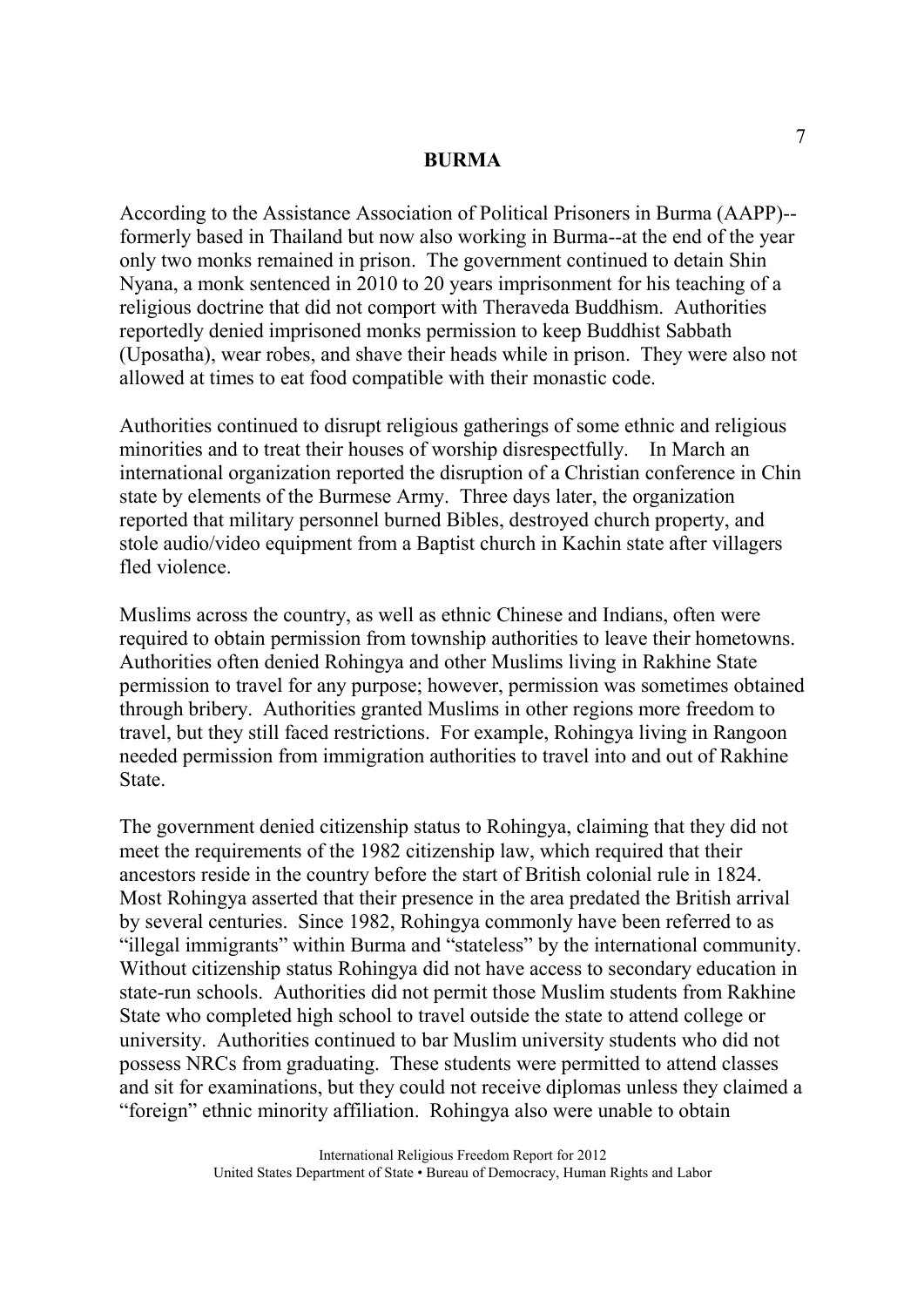employment in any civil service positions. Rohingya couples needed to obtain government permission to marry and faced restrictions on the number of children they could have legally. Authorities also restricted their access to healthcare. Muslim newcomers were not allowed to buy property or reside in Thandwe, Rakhine State, and authorities prevented Muslims from living in the state's Gwa or Taungup areas.

Some restrictions on religious freedom remained, and included those on repairing and building new facilities for worship, the ability for some groups to hold religious gatherings without interference, and prisoners' ability to practice their respective religions freely. The government selectively enforced legal restrictions on religious freedom. Religious organizations were subject to restrictions on freedom of expression and association.

Government censors continued to enforce some restrictions on local publication of the Bible, Quran, and other Christian and Islamic texts. The most onerous restriction was a list of more than 100 prohibited words censors would not allow in Christian or Islamic literature, forbidden as "indigenous terms" or derived from the Pali language long used in Buddhist literature.

In addition to religious publications, the government on occasion subjected sermons, ceremonies, and festivals to censorship and other controls, and at times interfered with religious gatherings. There were reports that Islamic lectures required prior written permission from ward, township, police, district, and division level authorities. Law enforcement reportedly questioned participants on the nature of the lectures both before and after they occurred.

Some Christian theological seminaries and Bible schools continued to operate, along with several Islamic madrassahs. Some Christian schools did not register with the Myanmar Council of Churches, a group representing 14 Christian denominations, but were able to conduct affairs without government interference.

Authorities continued to restrict gatherings to celebrate traditional Christian and Islamic holidays. In satellite towns surrounding Rangoon, Muslims generally were allowed to gather for worship and religious training only during major Muslim holidays. Several sources reported that Rohingya Muslims were unable to hold congregational Eid prayers because mosques were locked after communal violence in June. Sources stated that unsanitary conditions in IDP camps made the Eid rituals impossible, and that emergency orders in effect to prevent rioting, including curfews, also prevented Eid prayers in many villages in Rakhine State.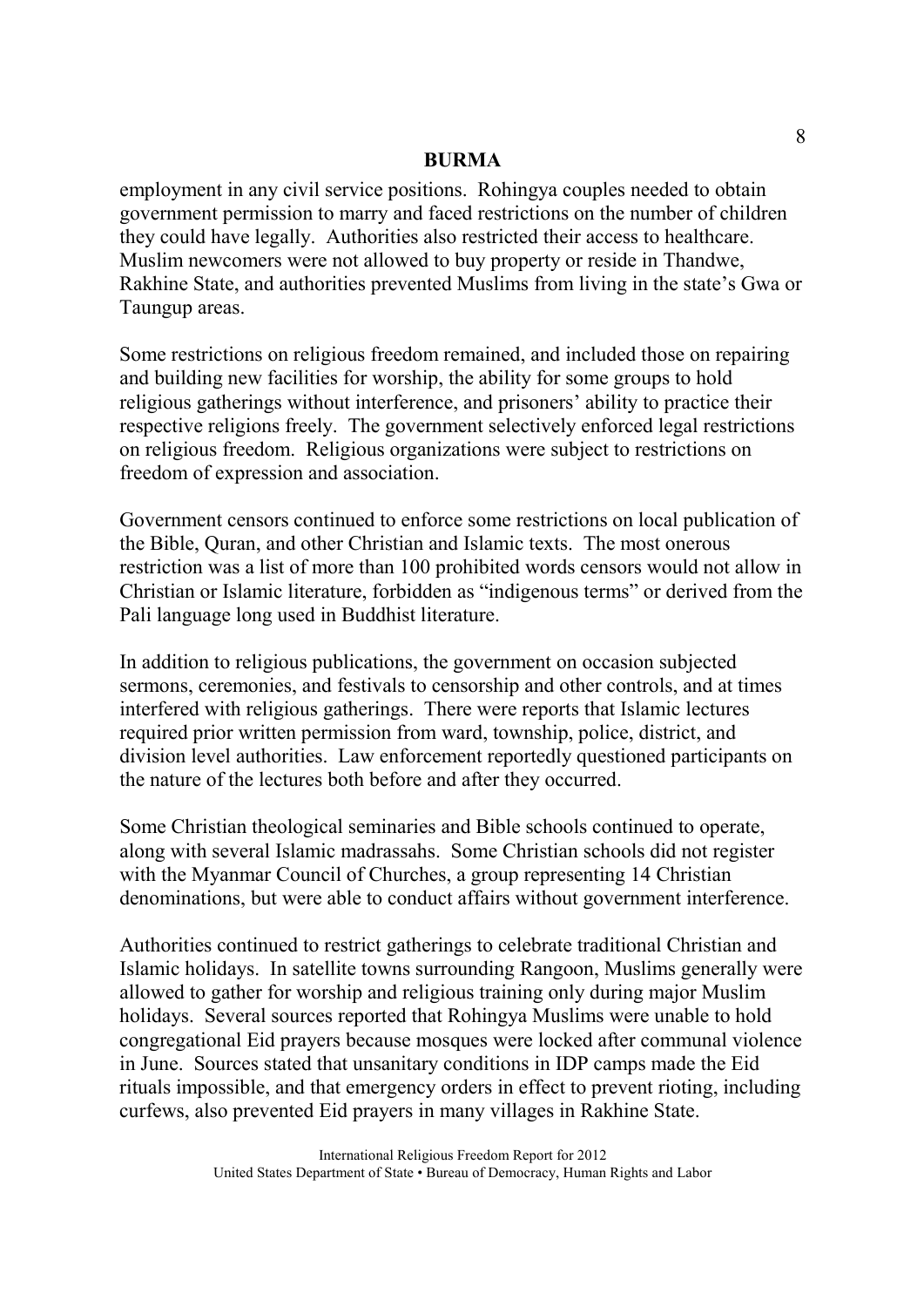The government continued to discriminate against minority religious groups, restricting educational activities, proselytizing, and the restoration or construction of churches and mosques. In practice nearly all promotions to senior positions within the military and civil service were reserved for Buddhists.

In most regions, Christian and Islamic groups that sought to build small places of worship on side streets or other inconspicuous locations were able to do so only with informal approval from local authorities. There were reports of the destruction of large Christian crosses in Chin state, most of which were on prominent hilltops. Authorities stopped construction on the Sufi Shahul Hamid Nagori Flag Post and Mosque in Insein, and the structures were subsequently torn down after authorities claimed that the construction exceeded the scope of the permits; the city government then filed criminal suits against the trustees of the mosque. Formal construction requests in prominent locations reportedly encountered delays, were often denied, and even when approved could subsequently be reversed by more senior authorities.

It remained extremely difficult for Muslims to acquire permission to build new or repair existing mosques, although internal maintenance was allowed in some cases. Historic mosques in Mawlamyine, Mon State and Sittwe, Rakhine State, as well as other areas, continued to deteriorate because authorities did not allow routine maintenance. A number of restrictions were in place on the construction or renovation of mosques and religious schools in northern Rakhine State. According to a representative of an Islamic association, local authorities in Bago confiscated an ancient Muslim cemetery.

The roof repair of a Rangoon mosque became the center of controversy after the Yangon City Development Committee forced the mosque to suspend work. Key local politicians allegedly approved the renovation project after the Muslim community agreed to support them in the April elections. However, authorities revoked the permit after the Buddhist community allegedly sent a letter of protest to the Union Election Commission in Naypyitaw. By year's end, Rangoon authorities approved the rebuilding of the roof and a new one had been erected.

Christian groups reported greater ease in obtaining permission to buy land or build new churches during the year. In some cases, however, authorities denied permission to build and to repair religious facilities.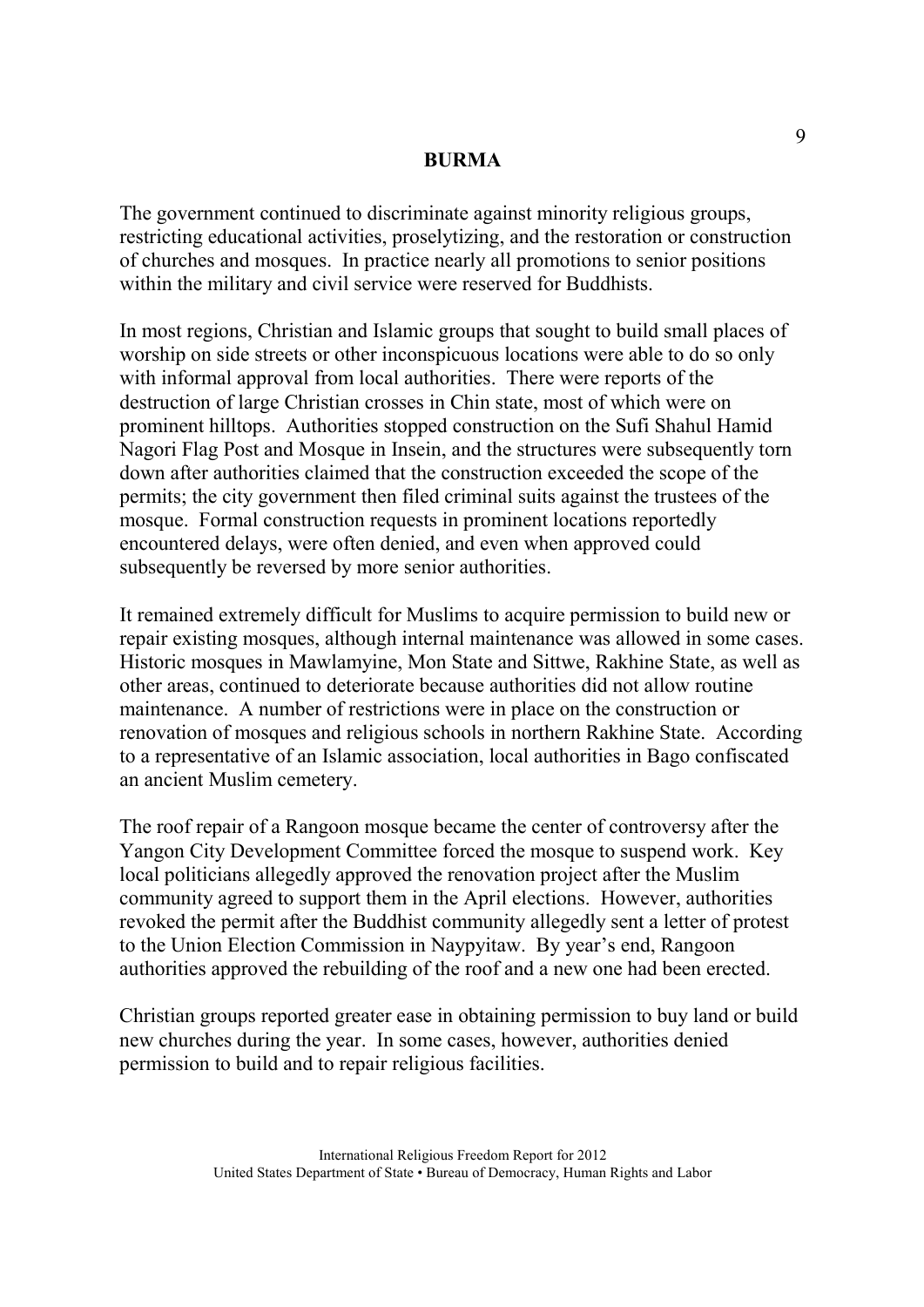The government openly supported Buddhist seminaries and permitted them to construct large campuses. Buddhist groups generally did not experience difficulty in obtaining permission to build new pagodas, monasteries, or community religious halls.

The government allowed members of religious groups, except the Rohingya, to establish and maintain links with coreligionists in other countries and to travel abroad for religious purposes. The government sometimes expedited its burdensome passport issuance procedures during the year for Muslims making the Hajj or for Buddhists going on pilgrimage to Bodhgaya, India. Approximately 5,000 non-Rohingya Muslims from Burma participated in the Hajj during the year. The government expedited passport issuance and helped facilitate some travel arrangements for 350 of the pilgrims. The government also expedited passports and helped facilitate travel for more than 2,000 private citizens who made pilgrimages to Bodhgaya.

The SMNC and Ministry of Religion also subjected the Sangha to special restrictions on freedom of political expression and association. Members of the Sangha were not allowed to preach sermons pertaining to politics. Religious lectures that reflected political views often drew criticism or censure from the SMNC and Ministry of Religion. The SMNC evicted Shwe Nya Wah Sayadaw, the Abbot of Sardu Pariyatti Monastery, in February for political activities, including a 2011 speech at the headquarters of the pro-democracy National League for Democracy party. Shwe Nya Wah Sayadaw was banned from giving sermons for a year in 2011 because the SMNC deemed his sermons too political.

State-controlled media frequently depicted government officials and family members paying homage to Buddhist monks; offering donations at pagodas; officiating at ceremonies to open, improve, restore, or maintain pagodas; and organizing ostensibly voluntary "people's donations" of money, food, and uncompensated labor to build or refurbish Buddhist shrines nationwide. The government published books on Buddhist religious instruction.

The government discouraged Muslims from enlisting in the military and Christian or Muslim military officers who aspired to promotion beyond the rank of major were encouraged by their superiors to convert to Buddhism. Some Muslims who wished to join the military reportedly had to list "Buddhist" as their religion on their applications, although they were not required to convert.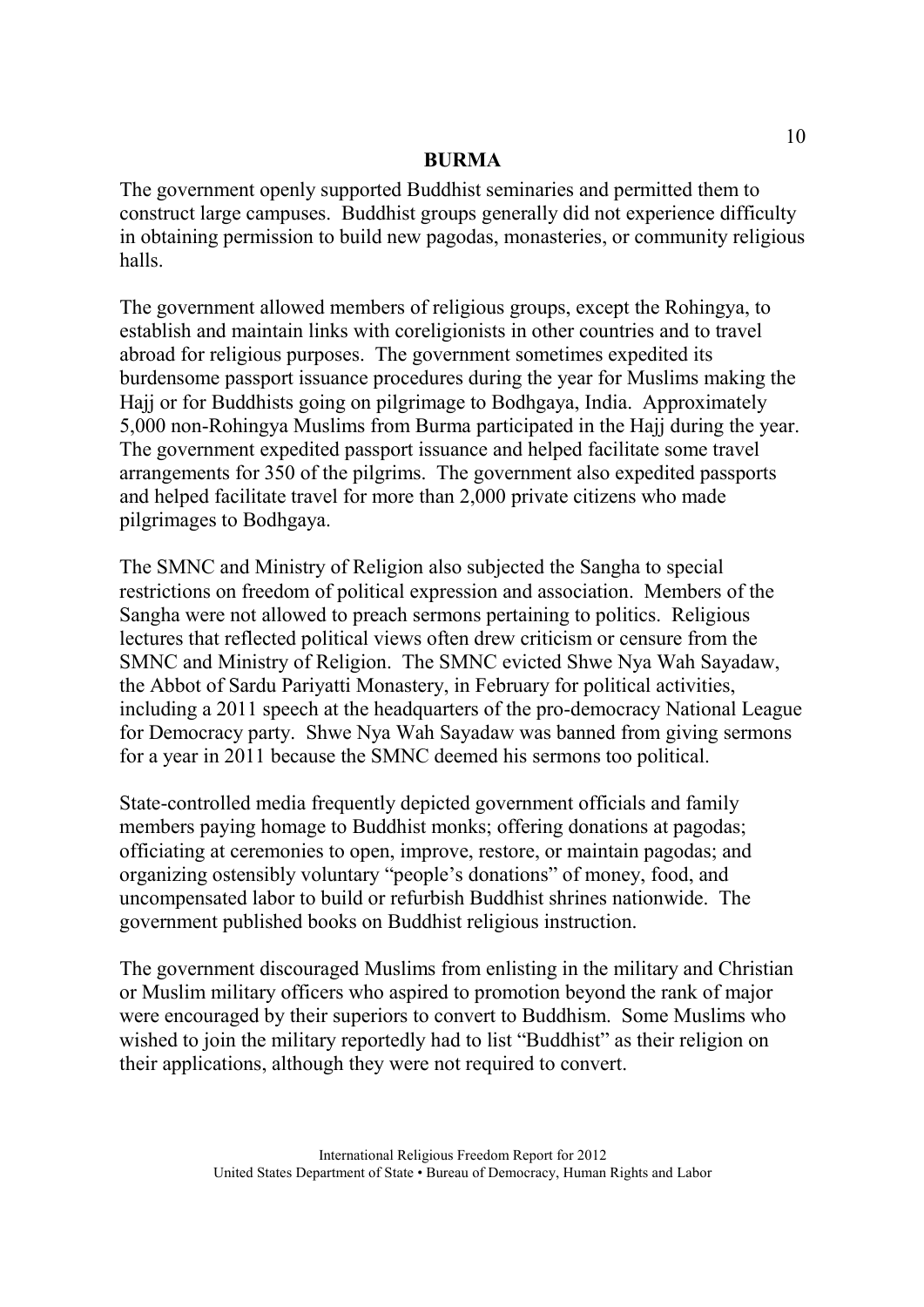The government continued interfaith dialogue, sponsoring for example the nonpolitical and largely charitable activities of an interfaith group consisting of Buddhist, Muslim, Christian, and Hindu representatives. The government consulted with the group to inform the Rangoon government's response to the crisis in Rakhine State and to prevent the violence from spilling into the city. The government also endorsed the formation of the interfaith Myanmar Religions for Peace group in September.

## **Section III. Status of Societal Respect for Religious Freedom**

There were reports of societal abuses or discrimination based on religious affiliation, belief, or practice. Preferential treatment for Buddhists and widespread prejudice against ethnic South Asians, particularly Rohingya Muslims, were key sources of social tensions between the Buddhist majority and Christian and Muslim minorities. Muslims in Rakhine State, particularly those of the Rohingya minority group, continued to experience severe forms of legal, economic, educational, and social discrimination. For example, there were reports that some members of the Rakhine Buddhist community urged boycotts of Muslim-owned businesses in Rakhine and Karen States.

The October violence in Rakhine State spread to non-Rohingya Muslims and, consequently, affected approximately 3,000 Kaman Muslims, an officially recognized ethnic group. Following the onset of unrest in Rakhine State, in October hand grenades were thrown into three mosques in Karen State causing minor damage. There were reports of anti-Muslim pamphlets in Hpa-an, the capital of Kayin state, including calls for non-Muslims to cease trade with Muslim vendors. Because ethnicity and religion are often inextricably linked, it is difficult to categorize many incidents specifically as ethnic or religious intolerance.

Also in October, thousands of monks marched in Rangoon and Mandalay to protest the opening of an office for the Organization of Islamic Cooperation (OIC) in northwest Rakhine state following an outbreak of communal violence. Hours after the monks dispersed, President Thein Sein announced that the government would no longer permit OIC representation in Burma, stating that "it is not in accordance with the desire of the people."

There were no reports of anti-Semitic acts.

# **Section IV. U.S. Government Policy**